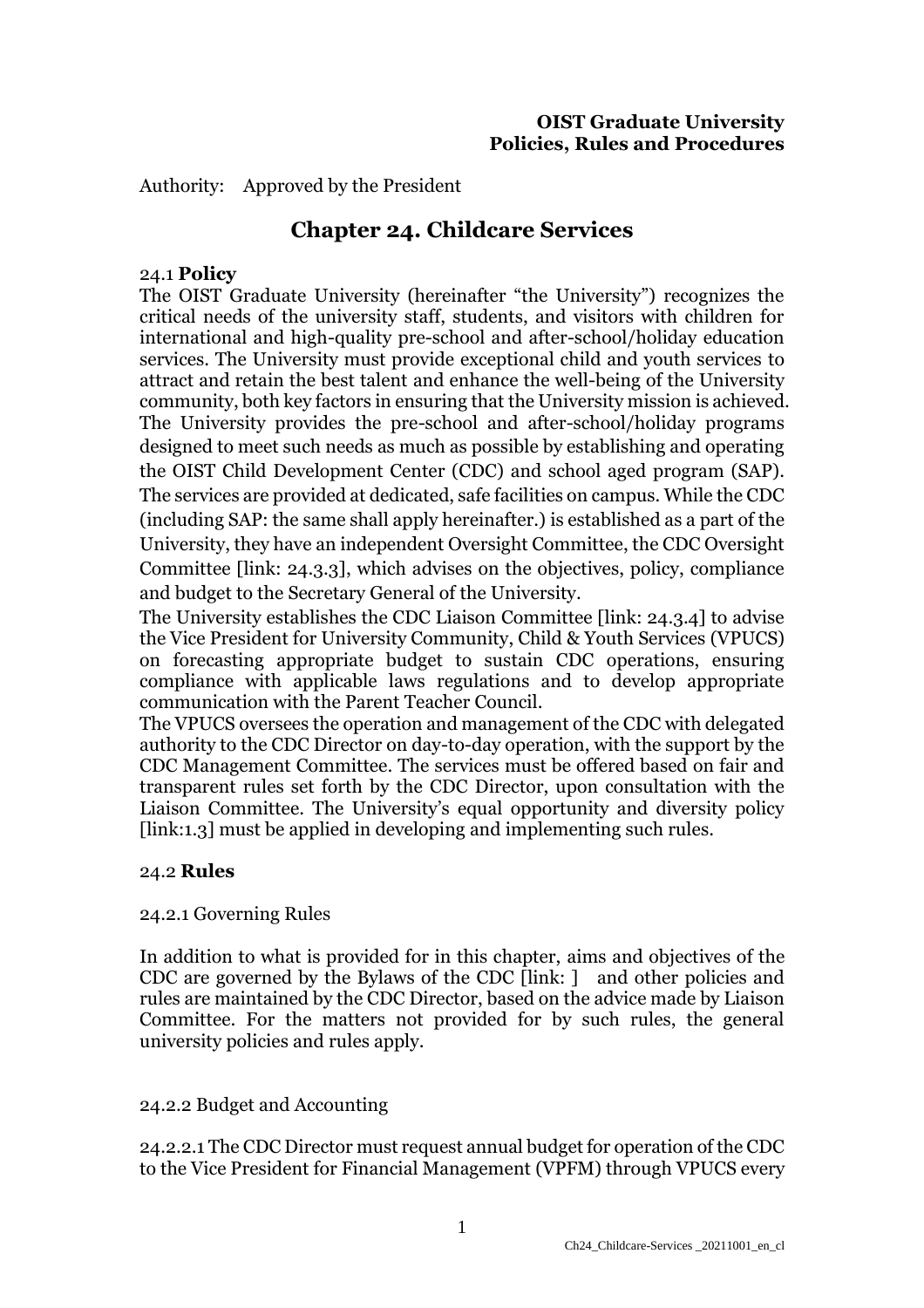fiscal year in accordance with the general budget request procedures. [link: 27.5] When making a budget request, a proposal of fee structure and estimated annual revenue must also be submitted.

24.2.2.2 Funds to be allocated to CDC might consist of several different source of funding including the fee from parents and the Subsidy for Operations allocated by OIST. The CDC Director, with support by the Management Committee, is responsible for confirming the constraints of use of each source of funding and reflecting it to the business plan and implementation. The CDC Director is also responsible for consulting with and reporting to the VPUCS about budget request and execution.

24.2.2.3 As a budgetary unit[link: 27.3.2], the CDC Director is responsible for management and implementation of the allocated budget for the CDC through VPUCS.

24.2.2.4 Budget and accounting of the operational expenses of the CDC must be dealt with separately from other operational expenses of the University except for the expenses for which such separation is not practical (i.e. routine facility maintenance, utility and security expenses etc.).

24.2.3 User Eligibility

24.2.3.1 Staff and students. Any University staff, including temporary staff dispatched from an agency under an hourly-fee contract (excluding contractor or vendor employees), personnel affiliated with the Office of Technology Development and Innovation (TDIC) and students are eligible to enroll their children in the CDC. Priority is given to faculty and may be given to other specific groups based on the policy and rules adopted by the CDC Director, based on the advice made by the CDC Liaison Committee.

24.2.3.2 Visitors. Visiting faculty, lecturers, students, participants in events held on campus and other guests may be given access to the CDC programs for their children. Priority is given to the University staff and students or specific visitor categories based on the policy and rules adopted by the CDC Director, based on the advice made by Liaison Committee.

24.2.3.3 Others. In addition to those specified in preceding paragraphs, staff of contractors (vivarium, cleaning, café, etc.), volunteers, and others working on campus may be given access to the CDC programs.

### 24.3 **Responsibilities**

### 24.3.1 CDC Oversight Committee

The Oversight Committee oversees CDC; advises on the policies and the operation of the CDC to Secretary General and establishes the Search Committee for CDC Director and recommend appointment to the President. Please refer to the Terms of Reference of the Oversight Committee [link:] for its responsibilities and membership.

24.3.2 CDC Liaison Committee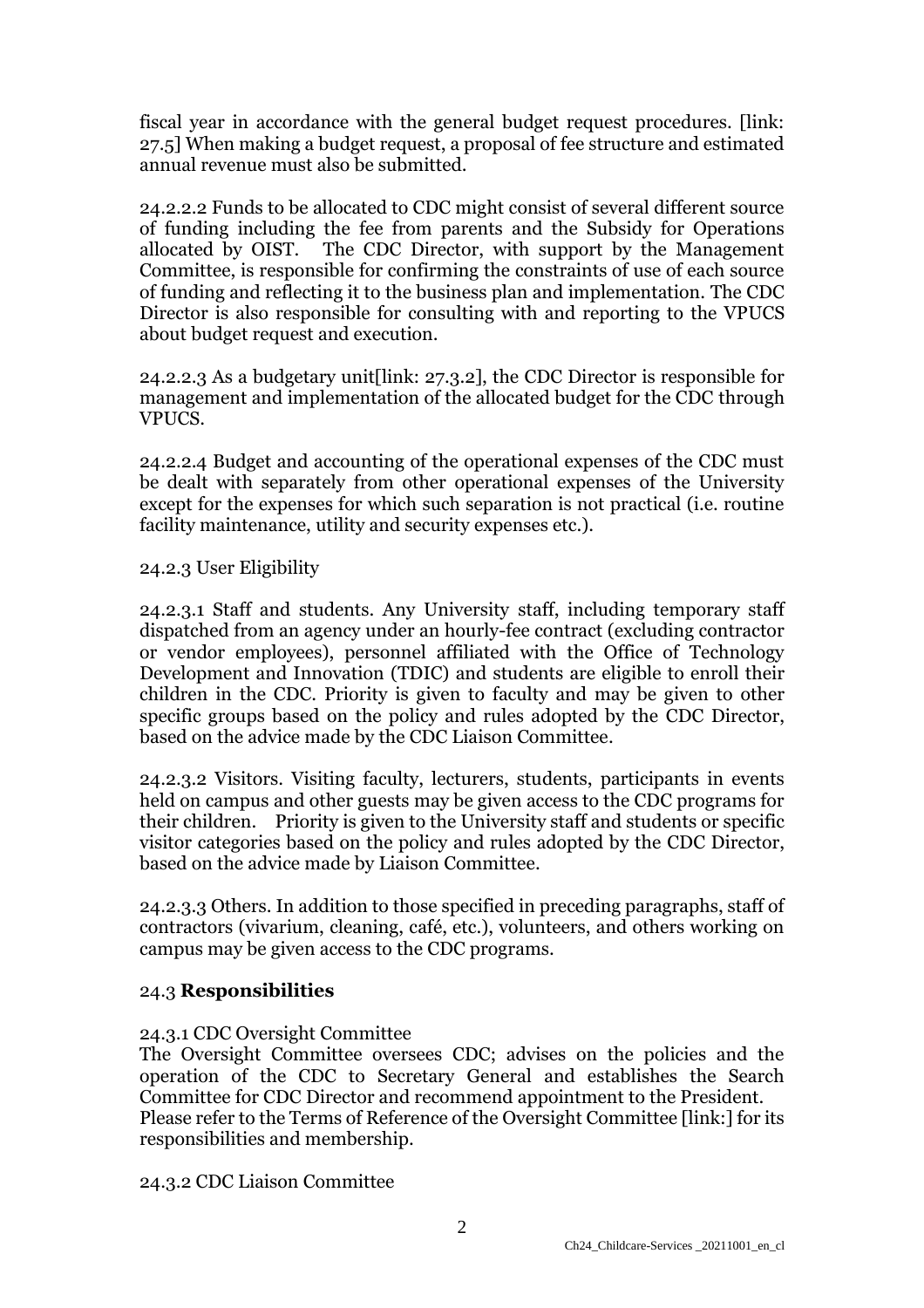The Liaison Committee supports Secretary General and VPUCS based upon the advice of the Oversight Committee.

Please refer to the Terms of Reference of the Liaison Committee [link:] for its responsibilities and membership

#### 24.3.3 Secretary General

The Secretary General of the University is responsible for ensuring the sustainable provision of high-quality and international pre-school and afterschool/holiday programs. The Secretary General ensures compliance with Japanese laws, regulations and safety standards. The Secretary General receives periodical reports from VPUCS and forward to the President and Board of Governors of the OIST School Corporation. The Secretary General approves annual business and budget plans of the CDC.

24.3.4 Vice President for University Community, Child & Youth Services (VPUCS)

The VPUCS is responsible for the operation and management of CDC, under the direction of the Secretary General.

The VPUCS is the line manager of the CDC Director, with delegated authority to the Director for the day-to-day operations and management of the programs. The VPUCS is a member of the Liaison Committee and acts as the Executive Secretary of the Liaison Committee.

#### 24.3.5 Management Committee

The Management Committee assists the CDC Director in the day-to-day operation and management of the CDC. The Management Committee consists of the CDC Director, the CDC Assistant Director, the Head of Administration and the SAP Assistant Director.

The CDC Director is responsible for the daily operations of the CDC. The CDC Assistant Director is primarily responsible for the classroom operations and CDC Head of Administration is primarily responsible for internal administrative functions of the CDC. responsible for the daily operations of the after-school/holiday programs.

### 24.3.6 Parent/Teacher Council

The Parent/Teacher Council advises the CDC Director on matters affecting the operation of the CDC and provides a forum for discussions between Parents and Teachers on issues affecting the CDC. The Parent/Teacher Council may address or report to the Liaison Committee with the agreement of the Chair of the Liaison Committee.

Please refer to the Terms of Reference of Parent/Teacher Council [\[link:](https://groups.oist.jp/sites/default/files/imce/u100902/ToR%20for%20PTC%2020211201.pdf) ] for its responsibilities and membership.

### 24.3.7 Users of the CDC

Users of the CDC are responsible for supporting the CDC operations by following CDC rules and ad-hoc request issued by the CDC Director from time to time, by sending their feedback through the Parents/Teacher Council and by participating in CDC events. CDC users must bear the cost of services based on the fee structure.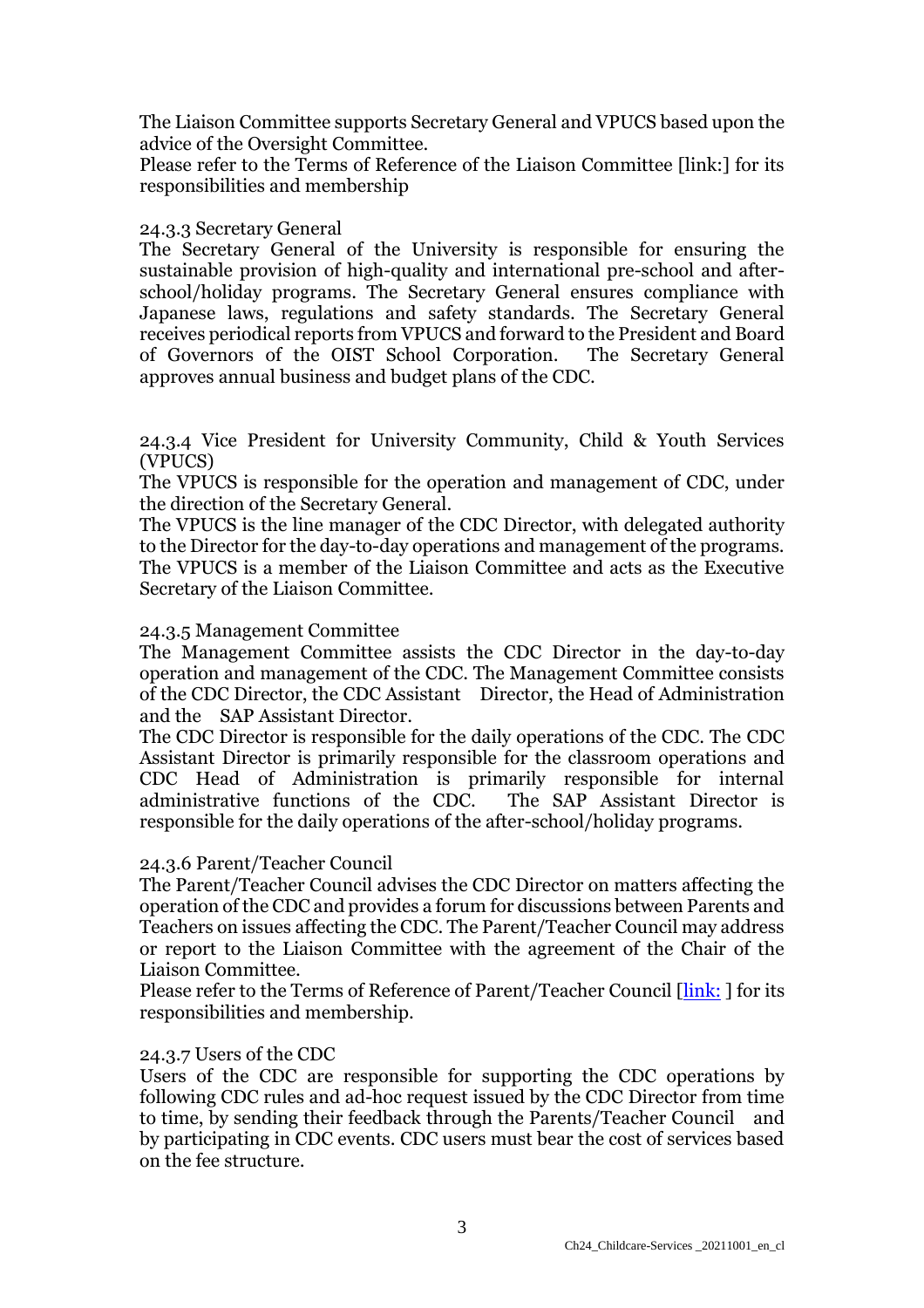# 24.4 **Procedures**

24.4.1 CDC Enrollment Submit required documents to CDC [link: ]

24.4.2 SAP Enrollment Submit required documents to SAP [link: ]

# 24.4.3 Complaints Procedures

If a parent has a concern about CDC matters, the following process should be followed to resolve the situation:

Initial Complaint:

(1) The issue should be discussed with the Classroom Staff and if not resolved or involves a complaint against the Classroom Staff, with the Team leader.

(2) If the Team Leader is unable to resolve the issue, to the parent's satisfaction, the Team Leader will report the incident and parent concern to the CDC Management Committee.

(3) If the parent remains unsatisfied with the situation, the CDC Management Committee will report the incident and all steps that have been taken to resolve the matter to the VPUCS for final arbitration. If the complaint is related to an incident involving the CDC Head of Administration and/or the CDC Assistant Director, the parent should discuss the matter directly with the CDC Director. If an incident involves either the CDC Director or the SAP Assistant Director, or there is a likely conflict of interest, the complaint should be made to the VPUCS. The VPUCS will review the full incident report, all steps taken to resolve the matter and meet with the parents to develop a plan to resolve the situation in a manner that aligns with standard protocols, processes and ensures the parent concerns are addressed appropriately.

# Appeal:

A parent who is unsatisfied with the decision of the VPUCS is permitted to appeal the decision to the Chair of the CDC Liaison Committee, the OIST Secretary General. The Secretary General will review the matter thoroughly and meet with both the parents and VPUCS to determine an appropriate resolution to address the parent's concern. The Secretary General will consult with the Office of the General Counsel and the HR Division to review the situation prior to finalizing their decision.

### 24.5 **Contacts**

24.5.1 Policy Owner: The VPUCS